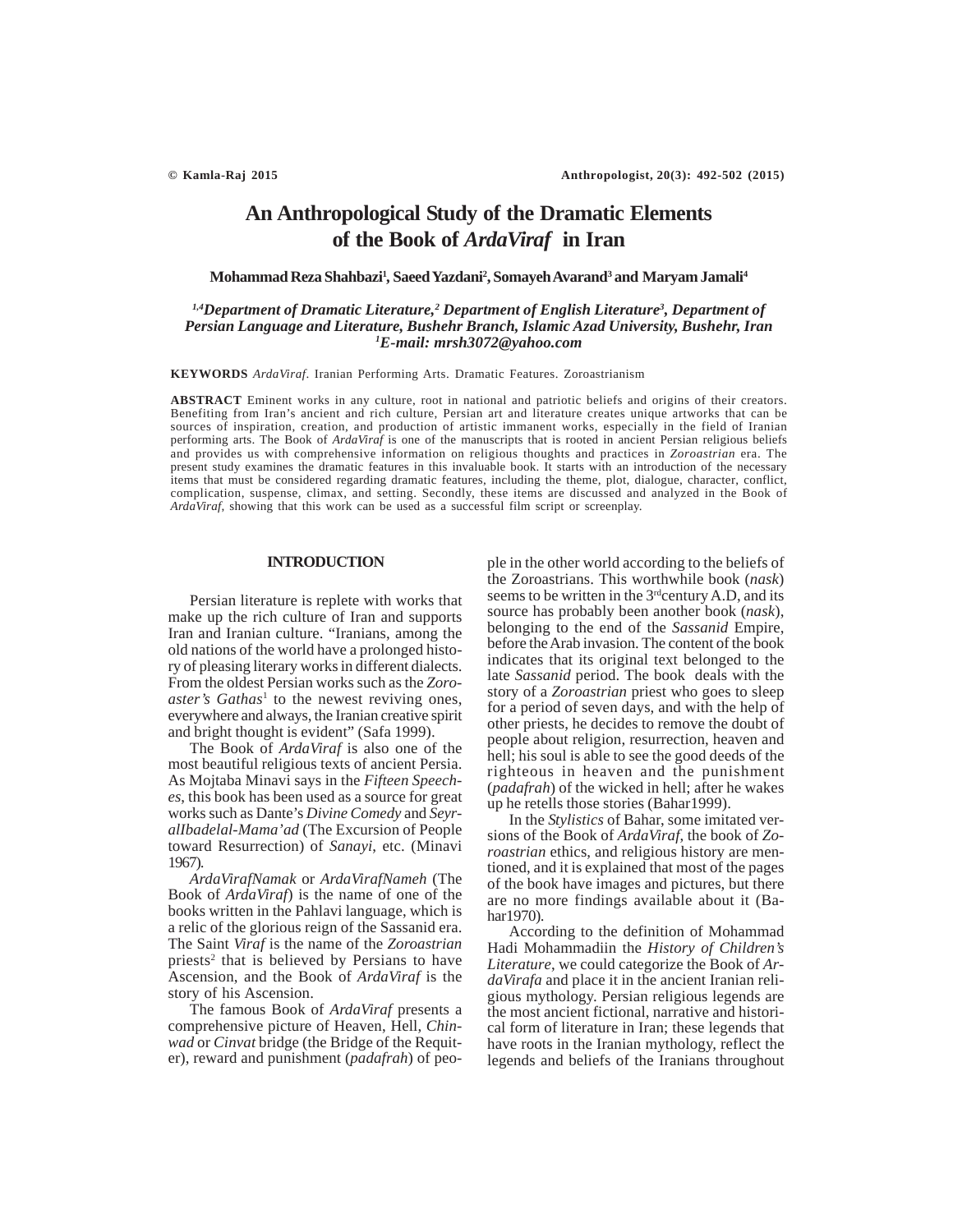history. Understanding these myths helps us know the Iranian people's ideas in the historical context. The content of these myths is a blend of primitive mythology, indigenous religious beliefs in Iran before the migration of Aryan ethnics, mythical beliefs of migrant Aryan ethnics before the advent of Zoroaster and Mazdaism (Mohammadi and Qayini 2011).

The *Zoroastrians'* beliefs in the ancient Persia are visible everywhere in the Book of *ArdaViraf.*

Dante's *Divine Comedy* is considered as one of the greatest literary works in the world, that reveals a strong bond between the material and realistic world and metaphysical world. "Although one can trace the main theme of the journey to the world of spirits in such works like *ArdaViraf*, Homer's *Odyssey*, and some parts of the *Bible*, but some parts of the *Divine Comedy* dealing with Hell and Heaven are more closely found in Sanaii's work" (Hejazi 2015).

# **Theoretical Foundations**

According to Brockett (1977), dramatic elements could be found in any pre-humanistic society. Such elements are visible in daily events such as political championships, sport festivals, religious ceremonies and even in children's games as well as dancing and other ancient ceremonies. Little information about the origin of theatre is left.

The most common theory available for the origin of theatre is "Ritual theory," which states that theatre comes from the ritual, myth and ceremony. From the late  $19<sup>th</sup>$  century up to now, anthropologists' theory about the origin of theatre has survived three stages. The first stage starts from 1875 to 1915. James Frazer claims that all cultures follow incremental patterns; based on this theory and as a result, the primitive society could be a basic resource for the latest theaters. Early societies perceived connections between certain actions performed by the group or leaders in the group, and the desired results of the whole society. These actions range from habit to tradition and then to ceremony and ritual. The formulation of these actions, and the consequent repetition and rehearsal, initiated the formation of theatre (Brockett 1977). In the second stage, which started from 1915, Bronislaw rejected the posteriori method and suggested a deductive approach. Unlike Bronislaw and Malinowski (1951) believed that here culture is special in particular societies, and so there is an uncertainty about the origin of the cultural institutions such as theater. Malinowski believes that such institution is developed from different processes. After World War II, in the third stage, Structuralism lead by Claude Levi-Strauss, as well as Functionalism, believed that each society has a special culture, whereas Frazer believed in the universal pattern. What is important for Frazer is the answer to the question: "How does brain act?" He found the answer in the analysis of myth. Considering myth as a kind of logic, he introduced two kinds of ideas: scientific mind and mythical mind (Brockett 1977). The term which Levi-Strauss (1966) used for mythical idea, deals with signs and symbols rather than concepts; it appears in mythical garb and settles on the mask and rituals. According to Brockett (1977), despite different anthropologists' perspectives in the past century, all of them agree on the primitive ceremonies as the origin of theatre. Most of the critics and historians believe that ceremony and ritual is just one of the factors in the emergence of theatre.

# **Objectives**

This study attempts to analyze the dramatic features of *the Book of ArdaViraf* in the light of multiple perspectives, an anthropological perspective, drama and its structure. The key question is that: can a classical work, whose main purpose is purely religious, have dramatic features?; can it be used as a source for writing a play or a film script with anthropological perspectives in contemporary era?

# **METHODOLOGY**

This study is based on a qualitative and descriptive research method; also content analysis is conducted in the library method and note taking. Required data was collected by reading various books that define the nature and structure of play, and then samples were analyzed and classified based on the play structure.

### **DISCUSSION**

The word dramatics applied to anything that refers to theatre and seems interesting. Dramatic elements of fiction refer to elements that make a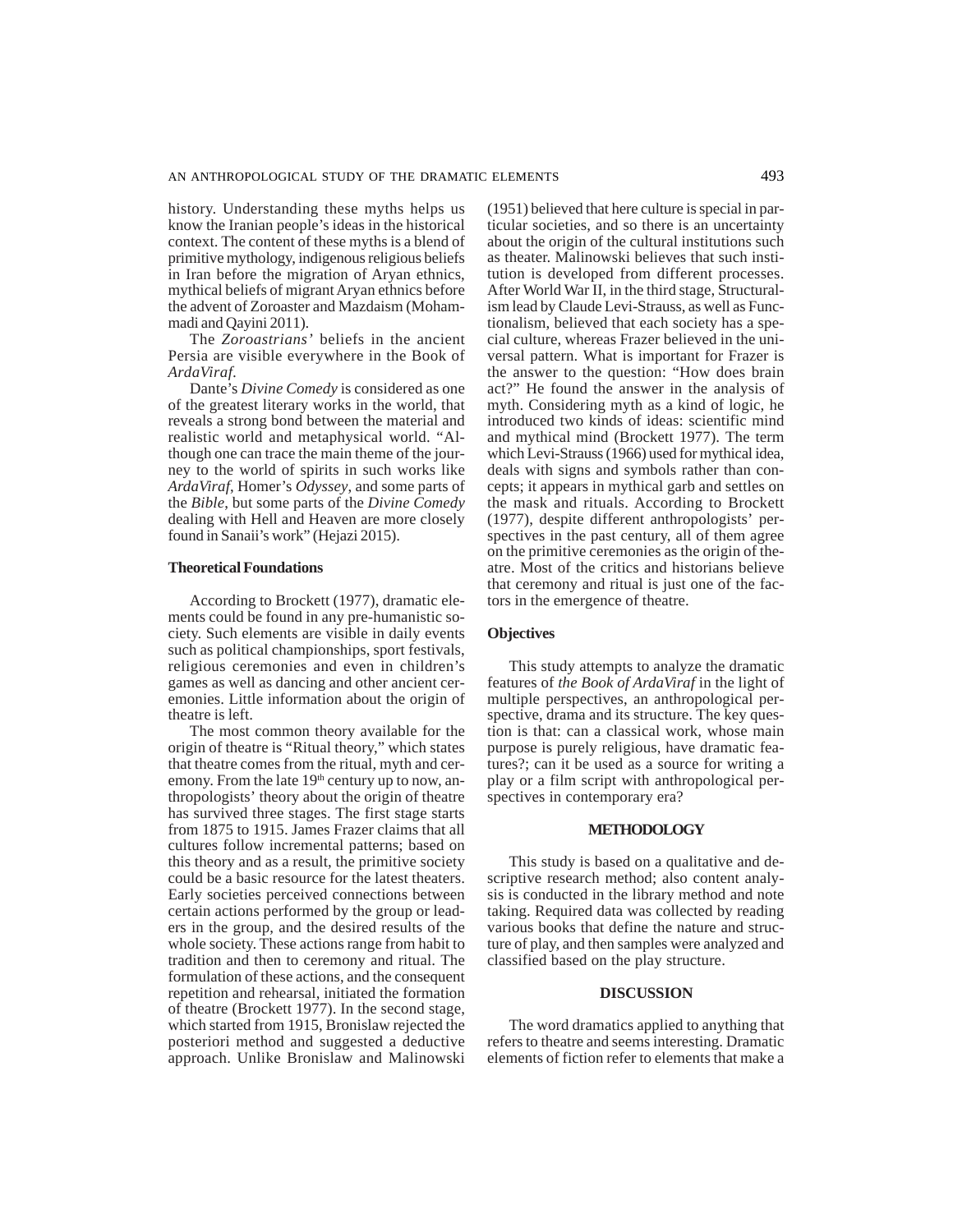literary work interesting, wonderful, moving and dramatic. The main difference between a dramatic work with a non-dramatic one is "exponential and visual; it is concerned with movements and elements of the story, the elements that help the readers visualize the characters, events, etc. as is in their mind" (Hanif 2005). According to Hanif, "Identifying and recognizing the elements and features, one cannot ignore the good rhythm and favorable tone and atmosphere that integrated in fiction that requires minimum modifications to convey into drama" (Hanif 2005).

Drama as a literary-artistic work has two halves after creation. Drama manifests itself in play. However, to create a literary work that is specific, since the generation of drama in Greece, there are some principles and techniques considered" (Ghaderi 2001).

Every literary text cannot be recognized as a dramatic one, or performed on stage. A script has certain features that a dramatist considers during writing. "In order for a pattern to form the basis of a play, it should be a particular kind, that is,a pattern that pictures a significant aspect of life in the time" (Mahjoor and Farhad 2002).

On the other hand, "Play is a creative and fictional type of literature. The essence of literature is the words; therefore there is a similarity in this respect between fiction, poetry and drama. Nonetheless, since the drama is primarily not for reading, but created for performance on the stage for the audience, it has symbolic features and aspects that distinguish it from other forms of literature" (Kermani 2004).

Aristotle's *Poetics* is the first source and treatise available in the field of dramatic theory. In this treatise, Aristotle defines the types of poetry, lyrical-descriptive literature, narrative-epic literature and dramatic literature. He believes that tragedies (dramatic literature) are endowed with special features among other genres. "Tragedy is an imitation of an action that is admirable, complete, and possesses magnitude; in a language which is made pleasurable, each of its species is separated in different parts; it is performed by actors, not through narration; through pity and fear, it affects the purification of such emotions" (Zarrinkoub 2003).

Playwright and novelist are both the creators of a story. However, the main difference is between watching and reading. The most important feature that exists both in the novel and play is narration but with a little difference. In a novel,

narration is for reading and making the image in the mind of the reader, but in a play, it is for watching, hearing, and action. Finally, we can say that in the ancient literary texts, whether poetry or prose, there is a fictional element. It should be mentioned that they have abilities that can be strong motifs for a play or drama.

A work has dramatic elements when it has naturally incorporated dramatic features in itself. For example, a story must have one or some protagonist(s) and antagonist(s). A drama has a specific historic time. A specific location, settings for emergence of crisis, conflict, suspense, tension, denouement, and proper theme are among other features of a dramatic work (Hanif 2005).

## **The Structure of Drama**

# *1. Theme*

One of the features and requirements of a play is the theme. In fact, literary experts are characterized by different meanings for theme. According to Abrams, the term "theme" is applied to a "general concept or doctrine, whether implicit or asserted, which an imaginative work is designed to incorporate and make persuasive to the reader" (Abrams1999).

### *2. Plot*

In his Poetics, Aristotle considers plot (*mythos*) the most important element of drama. In other words, it is the pattern and the basis of a story or play. "The word *'plot'* in story means the narration of events in the story with an emphasis on causality. In other words, plot is a coherent and interlocking pattern that starts in one point and ends in another, and between these two points there are incidents that have a causal relationship. Due to the emphasis on the events, the plot is different from the summary of the story" (Dad 2006).

In fact, it is the framework and original pattern of a work that remains after briefing and removing additional contents in a story. Therefore, it contains the key points of the story, removal of which will defect the story. Plot shows the main tracks of the story.

What distinguishes the plot from pattern and framework is that in addition to summary of the story, a plot expresses the causal relationship of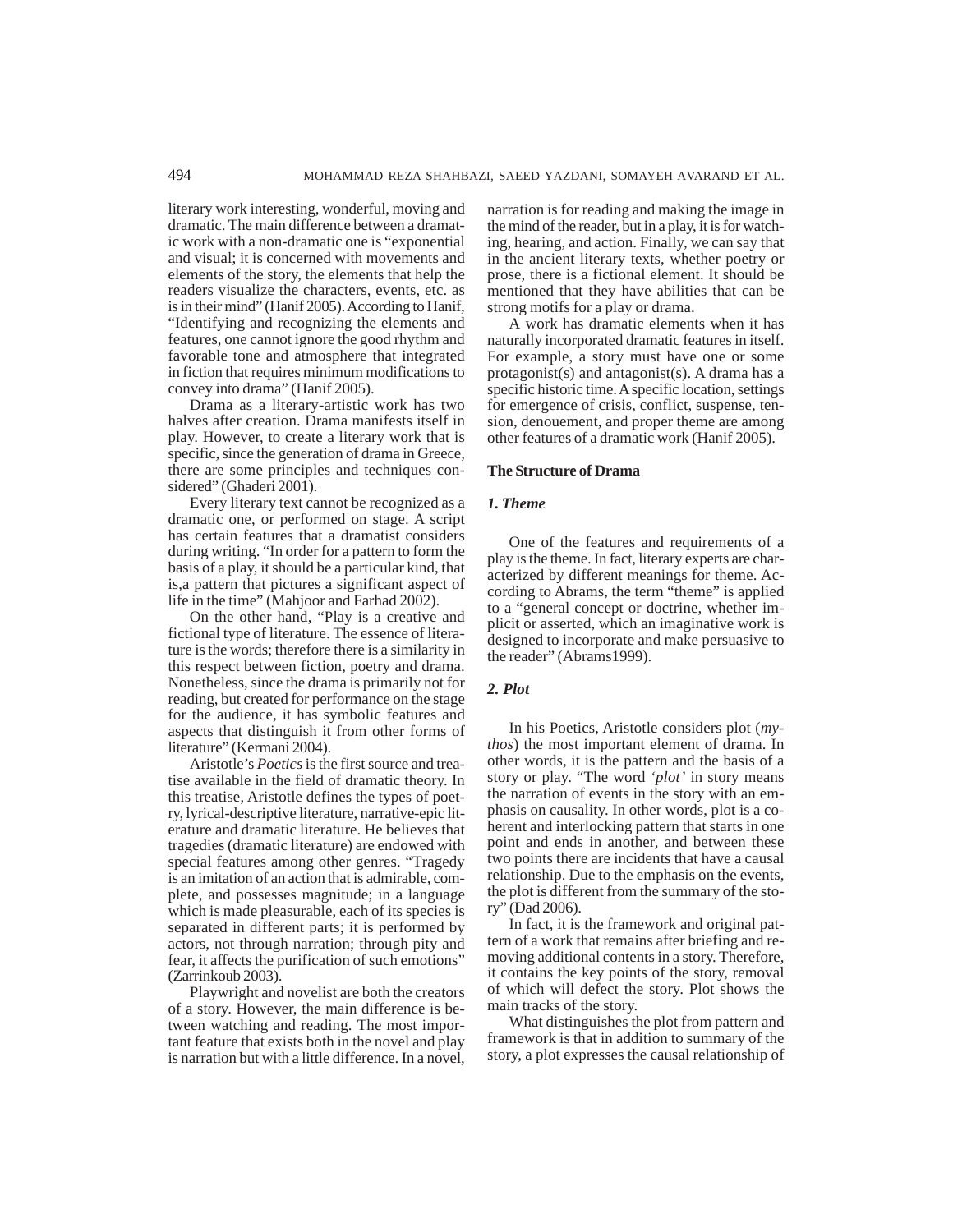the events. Professor Kenny in Manhattan University defines plot and explains: "When we speak of the plot does not mean the historical events in time sequence, there are more important things for the author. He creates the plot by ordering and organizing events in his story based on necessity. In other words, plot not only makes us aware of the time relationship of the events but it also is an important element in disclosure of causal relationships in the story"(Hanif 2005).

Plot is something complete and perfect. It develops from "the initial pattern of events and gives identity to the characters. Events of the story come one after another achieve the desired goal although with an emphasis on the causal relationships. The plot gathers the scattered elements and materials in the mind of the author and forms a single pattern" (Ghaderi 2001).

### *3. Dialogue*

Dialogue means conversation, talking to each other and exchanging ideas. It is used in poems, stories, plays, etc. "Dialogue in the story is a critical element besides description, as it causes the plot to develop and the theme to show up. Through dialogue characters are introduced and the fictional action advances" (Dad 2006). Dialogue presents the conversations between characters in order to show the interplay of ideas and spiritual and mental characteristics of people. Some authors use dialogue to lighten the impact of serious, descriptive, or interpretive pieces; in fact, the burden of these pieces is removed by dialogue and the story refreshes and prevents boredom of the reader (Mir Sadeghi1997). "Dialogue is a part of the structure that is not more important than plot or character, but it is not less important either" (Nobel 2006).The dialogue helps the story move on, and the work becomes stronger and firmer. Characters seem more real through dialogue and adventures between them seem more realistic.

### *4. Character*

The character is a crucial element in dramatic or narrative works. The center of events in a plot is a character that will advance all the important events; and more importantly, it is his fate and end of adventures that becomes significant. We call this character the main character or the protagonist (Daghighian1992). Character defines himself by performing actions in a play." According to Aristotle's definition, tragedy is an imitation of human actions, not merely reciting some regretting events; a man's act shows his character" (Makie 2001). The reader, through reading the story, gets acquainted with the character's physical, mental, and moral characteristics, special habits and moods, and his social status"(Hanif 2005). What a character does and says reveals his mental and moral qualities. The act of creating a character within the story that looks almost real to the reader is called *"characterization"* (Abdollahya 2001).

In fact, "the most important factor in the plot, is fictional character" (Yunusi 2005). Creating characters attributed with certain moral and emotional characteristics in the narrative and dramatic world, as well as the motivation of dialogues and actions of created persona, all stem from the author's mood and mental characteristics. Fictional characters are like real characters with different aspects, some are hidden, and some are visible for the reader.

# *5. Conflict*

Clash and dispute occurs when a character needs to go through some obstacles in order to achieve his or her aim. The more severe the intensity and strength of motivation, the more important will be the intention. Every drama is based on a conflict because the way each individual fights represents his personality. Hence, how to show a conflict is of great importance (Shamas 2000). It is the confrontation of two forces or two characters that forms the foundation of events. Often the main character is accepted by the reader, and the latter sympathizes with him; "this character fights and confronts the forces that have risen up against him and oppose him" (Mir Sadeghi 1997).

In terms of story, conflict is the confrontation of two forces or two characters. Conflict is the primary element of plot. In any story, whether simple or complex, conflict appears upon creation of characters. This conflict can occur in various forms: physical, moral, mental, and/or emotional conflict (Hanif 2005).

Hanif has divided conflict into six types, based on the nature of the forces opposing the protagonist: man against fate, man against himself, man against man, man against society, society against the society.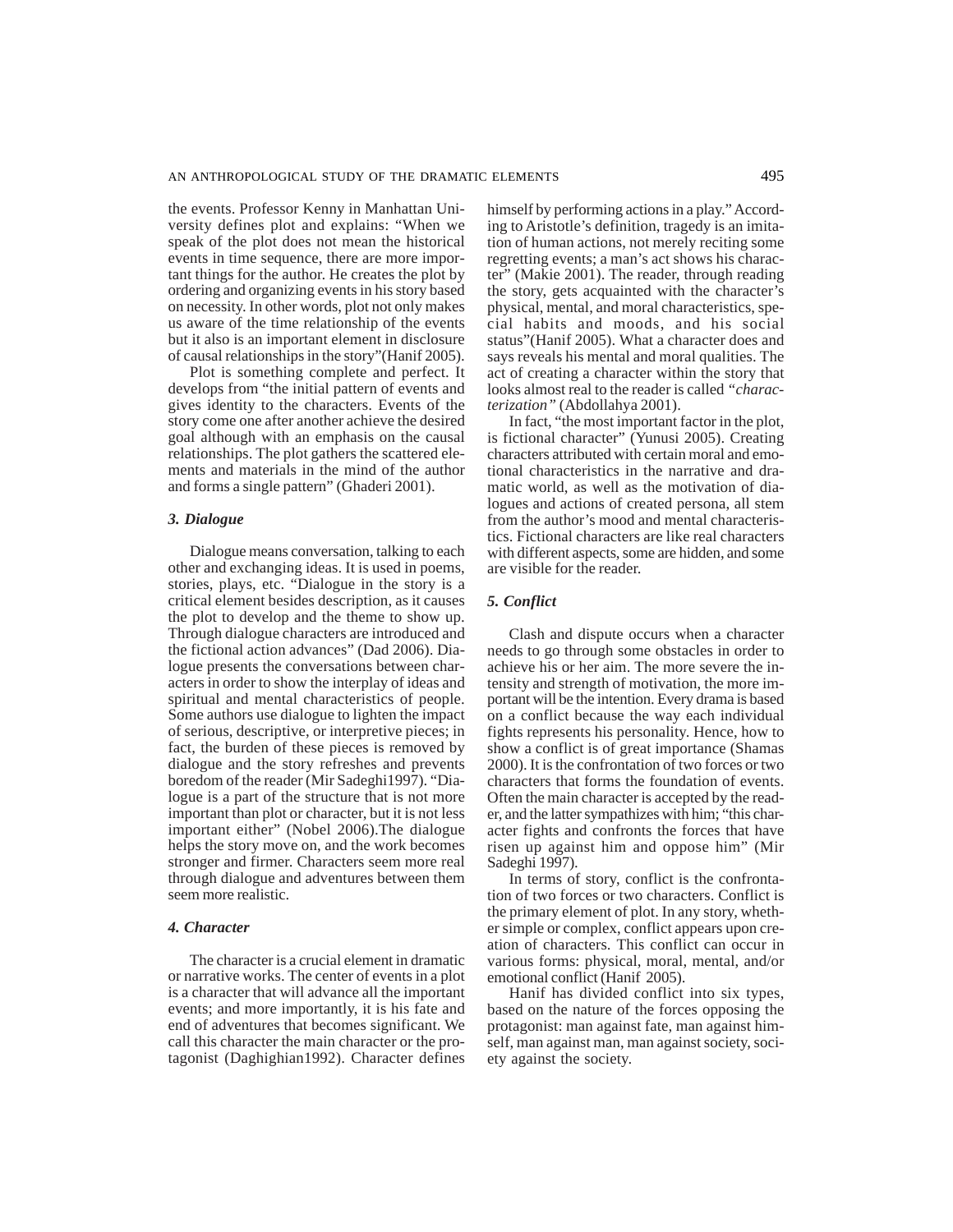# *6. Complication (Rising Action, Falling Action)*

Rising action, or creation of conflict, is another important part in a narrative or drama, because it will be with the audience and will take him to the end of the story. "Rising action is a difficult situation that sometimes suddenly emerges and changes the existing plans, ways, and attitudes. Rising action contains characters' properties and details of positions and situations that changes the main plot's course and puts the protagonist in the face of other forces which create tension" (Mir Sadeghi 1997). Complication is a feature of the story in which an abrupt change occurs in the trend of events. Crisis takes a sudden leap upward, and these altogether develops conflict through the story. In this case, the first part of complication, that is, rising action, occurs in the story and later on by removing the escalation factors of conflict, the story enters the second stage of complication that is, falling action. The beginning of story takes us from exposition to primary introduction of conflict, and middle of the story takes us from conflict to the rising action, and from there to the climax and end of story" (Hanif 2005).

### *7. Crisis*

Crisis is the result of conflict in the story. If the conflict between the parties is properly nourished with the inner conflict, the crisis will reveal itself well. In order to naturalize the crisis the required grounds must be pre-set (Hanif 2005). "Crisis is the moment that the interacting forces confront for the last time. It takes the narrative action to the climax, changes the life of character(s) of the story, and creates a definite change in the plot" (Mirsadeghi 1997).

# *8. Suspense*

As a plot evolves, it arouses expectations in the audience or reader about the future course of events, actions, and the way characters respond to them. The reader establishes a bond of sympathy and support with the protagonist or one of the characters and becomes interested in their fate. Such an interest, and lack of certainty, on the part of a concerned reader, about what is going to happen, is known as suspense" (Mirsadeghi 1997). The other term used for "conflict" is "panic," perplexity,and bewilderment; it is an element that will emerge after the crisis in the narrative. In other words, suspense is the very waiting after crisis or 'What happens next?' in the events (Hanif 2005).

### *9. Climax*

Any conflict or dispute in the play should have an end. Climax is the result of conflict. At the climax, the audience finds out whether the character of the play would reach its purpose or fail (Shamasi 2000). After the rising action, and when crisis reaches its culminating point and the suspense ends, the story reaches its climax. Usually a climax, that is obtained after the protagonist goes through the impediments, is considered the end of a story (Hanif 2005).In fact, the climax of a story is the logical consequence of previous events, like some water flowing underground and hidden from the view; the flowing on earth is its inevitable end. The logic of the course of events in a story may be hidden from the reader, but when it comes to a conclusion, the reader accepts it. A work may have several turning points, one of which may be stronger than the rest; usually this major turning point precedes the rest (Mirsadeghi1997).

### *10. Setting*

The general locale, historical time, and social circumstances in which the action of a narrative or drama occurs, is called setting. In other words, the setting refers to a time and place or places where the plot events happen (Hanif 2005). All the events of the play happen in a particular place. The locale could be anywhere depending on the topic or authors' will. Using locale, one can indicate the social status of the characters in the play (Shamasi 2000).

The framework that will contain the events of the narrative in order to convey them from the artist to the audience is time axis, which means the events come one after another on the time line - or are expressed by the artist to have the desired effect on the audience. Therefore, the dramatic structure is strongly dependent on the time, and the works of art in which time factor and order of time has no significant role, lack such quality (Maki 2001).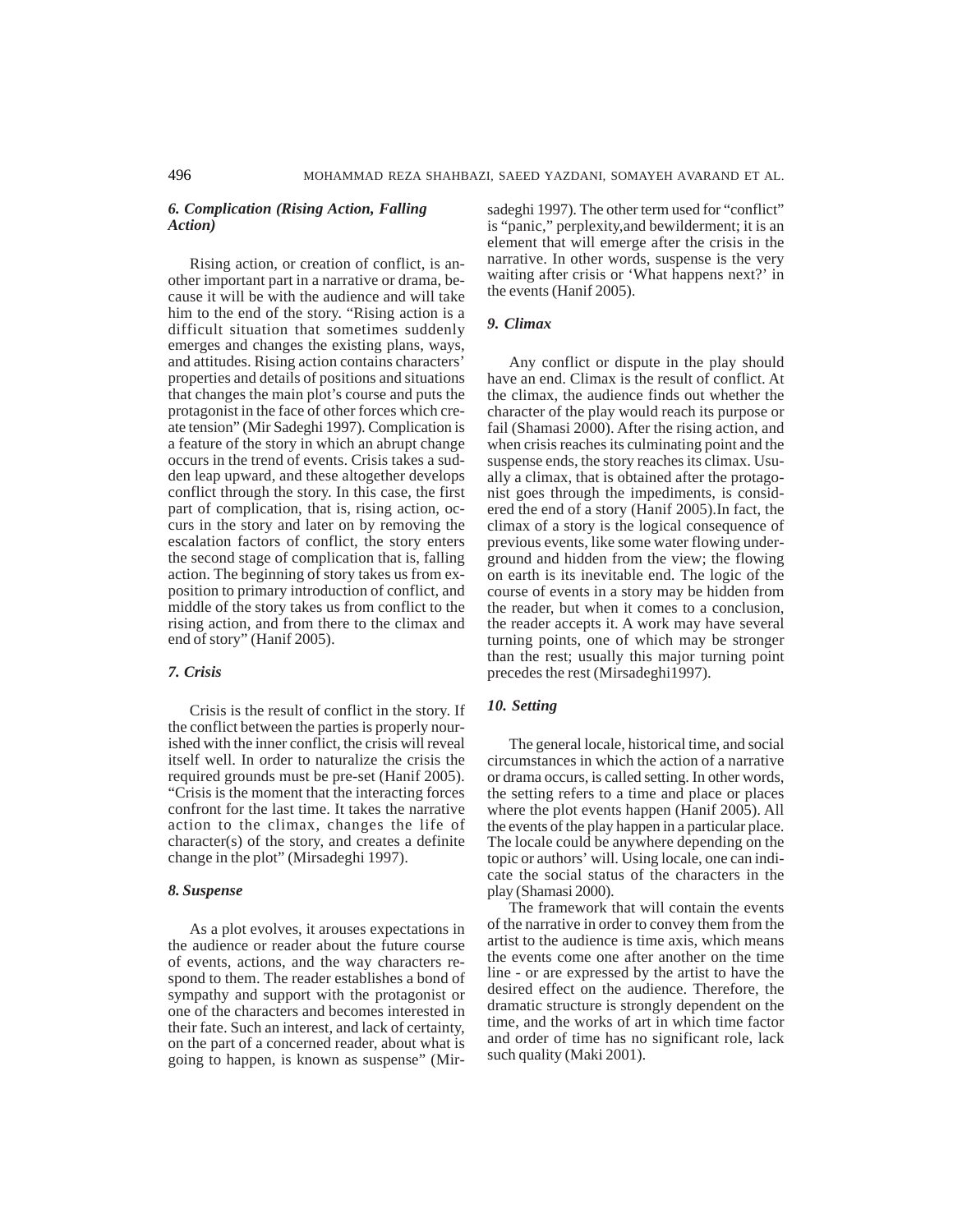In ancient stories, time and place requirements have not been observed, and the principles of not considering the time, embedding incredible length of time, lack of geographical boundaries, and describing some specific locations, are the features of all traditional stories. The older the story, the more is the range of unavoidable changes. This depends on the time requirements and lifestyle. When a conflict is created in the dramatic course of events, the audience is involved with the story, and other factors such as climax and crisis, indirectly transfer the desired moral result to the people (Hanif 2005).

### **Dramatic Features of the Book** *ArdaVarif*

### *1. Theme*

This story takes place in a fantasy and imaginary situation; in fact, it narrates a journey to the Hereafter, the result of which is the message and reminder of the outcome and consequences of man's deeds in the world after death.

# *2. Plot*

The story has a very solid and stable plot, and the events are entirely based on causal relationships. The story begins with the invasion of Alexander, and the author considers people's secularism and disbelief in *Ahura Mazda*<sup>3</sup> *,* the primary cause of this bloody and devastating war; he also introduces Alexander as the symbol of the *Ahriman*<sup>4</sup> (destructive spirit). Then when some people believe in God, *Anushirawan* the Just wins the throne and in order to make people believe in god, he decides to send a holy and virtuous person, who is approved by everyone, to a seven day spiritual journey to bring some news of the rewards and punishment (*padafrah*) of human deeds in this world, and their impact on the world after death. Among the several people, *ArdaViraf* is chosen and sent on this journey.

*ArdaViraf*, the protagonist, travels to the next world and meets many men and women who, due to some reasons, are sent to Heaven and Hell. There, he realizes that most of the women who are sent to hell, are present there because of their gender, and not because of a particular sin committed by them; that in spite of the fact that men are more prone to committing sins due to their types of professions, but women, who are considered inferior by the men of those times, are sent to heaven or hell because of their sexuality and gender identity. Some of the sins committed by women, and as mentioned in the book, are betrayal of their family lives, witchcraft, abortion, defying their husbands, marriage with the relatives (Tafazoli 2015). There, he travels to Heaven and Hell with the help of angels and *AmeshaSpenta*; after he wakes up he tells everyone all the events and scenes he has seen in his dream of the world after death.

# *3. Dialogue*

The dialogues in this book are all uniform and consistent. In fact, most of the dialogues in the story are in the form of questions and answers, and the kind of words used in the sentences does not reveal the people's character to the reader, although, there are several exceptions. "And in that wind he saw his own religion and deeds as a profligate woman, naked, decayed, gapping, bandy-legged, lean-hipped, and unlimitedly spotted so that spot was joined to spot, like the most hideous, noxious creature (*khrafstar*), most filthy and most stinking."

"Then that wicked soul spoke thus: 'who art thou, than whom I never saw any one of the creatures of *Ohrmazd5* and *Ahriman* uglier, or filthier, or more stinking?'" (Haug 1971). Some of the dialogues are more like sermons, that is, one person talks addressing several people and they respond to him. The narrator answers several people in sentences with his own words.

*Then that Viraf, as he heard that decision, stood upon his feet, joined his hands on his breast, and spoke thus: 'If it please you, then give me not the undesired narcotic till you cast lots for the Mazdayasnians and me; and if the lot come to me, I shall go willingly to that place of the pious and the wicked, and carry this message correctly, and bring an answer truly. In addition, that Virafhad seven sisters, and all those seven sisters were as wives of Viraf; they had also learned the religion of heart, and recited the prayers. And when they heard those tidings, then they came upon them so very grievously, that they clamored and shrieked, and went into the presence of the assembly of the Mazdayasnians, and they stood up and bowed, and said thus: 'Do not this thing; ye Mazdayasnians; for we are seven sisters, and he is an only brother; and we are, all seven sisters, as wives of that brother'* (Haug 1971).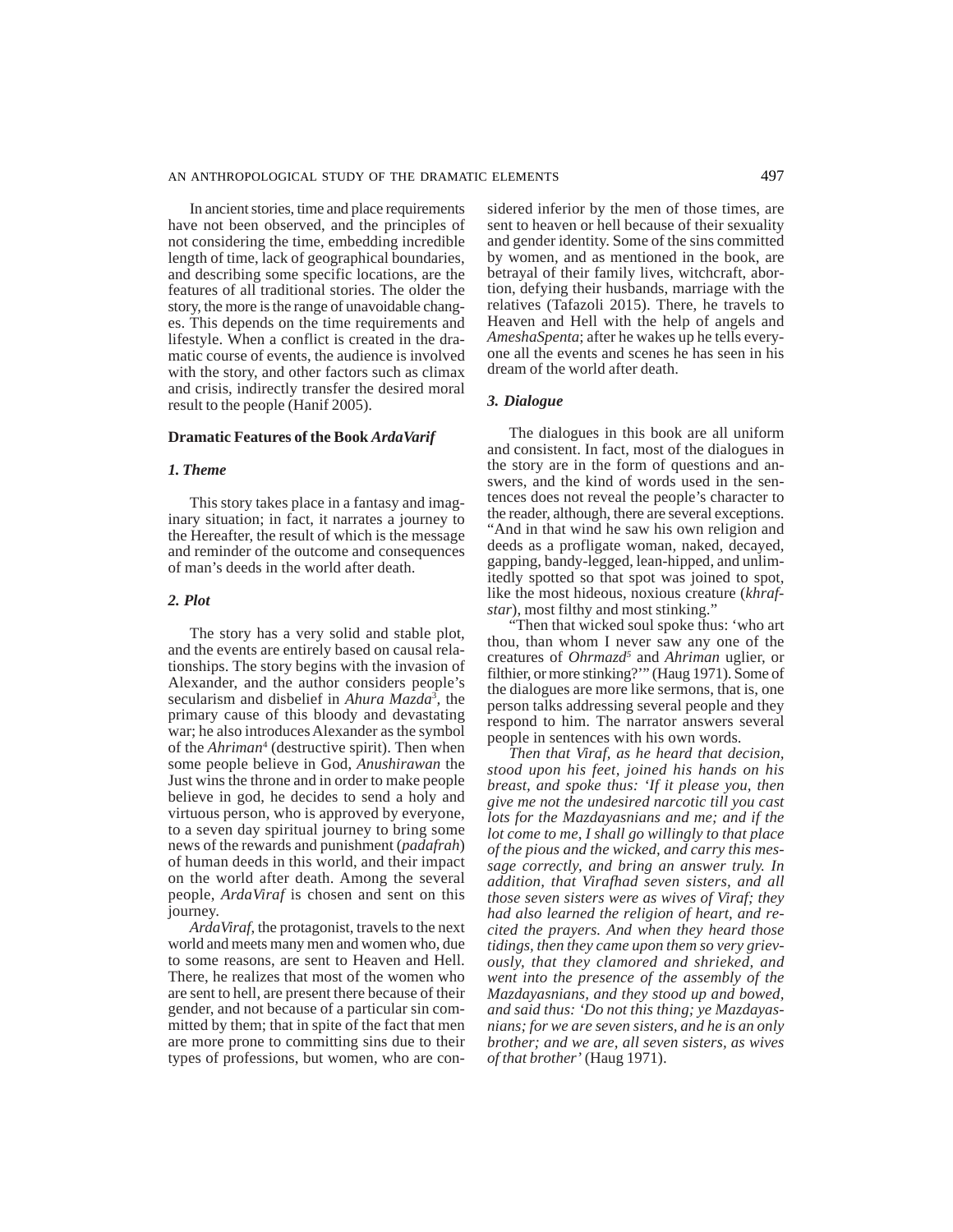In this example, it is seen that the narrator speaks on behalf of the seven sisters. Of course in turning this story into a play, the author's hands are not tied for making dialogues, because the author of the story have presented such comprehensive descriptions that the dialogues will form in the mind of readers as they read the story.

The story starts with a third-person point of view and most of the dialogues are in third-person. As the story evolves, the point of view changes to first-person and the scenes are described by *ArdaViraf*. The narrator speaks for the characters.

One of the best dialogues in this story is the conversation of *ArdaViraf* with a woman who is actually his own deeds. Perhaps this conversation could be considered as a monologue or soliloquy, although the characters vary. "And the soul of the pious asked that damsel thus: 'who art thou? And what person are thou?" To him replied she who was his own religion and his own deeds, thus:

*I am thy actions, O youth of good thoughts, of good words, of good deeds, of good religion. It is on account of thy will and actions that I am as great and good and sweet-scented and triumphant and undistressed as appears to thee. For in the world the Gathas were chanted by thee, and the good water was consecrated by thee, and the fire tended by thee; and the pious man who came from far, and who was from near, was honored by thee* (Haug 1971).

In some dialogues, such as the example above, the audience can also become familiar with the religious customs of *Zoroastrianism*.

In the second chapter that *ArdaViraf* is speaking, the dialogues are only between *ArdaViraf*, Srosh the pious, and Adar the angel. "I also saw the souls of a man and a woman whose tongues were put out, and ever gnawed by the jaws of serpents. Moreover, I asked thus: 'What sin was committed by the body of these? In addition, who are those souls?' *Srosh* the pious, and *Adar* the angel, said thus: 'these are the wicked souls who, in the world, ever committed slander, and embroiled people together'" (Haug 1971).

What is important about the ancient Persian religious texts such as the Book of *ArdaViraf* is that dialogues are purely dramatic, the names of the questioner and the responder are specified, and according to dramatic terms, the relative people are identified?

### *4. Character*

The narrator describes the characters in this work. In fact, characterization is done directly and through narrator's word. "In this method, the author himself directly reveals all mental and physical features of characters, and speaks about their mindset, behavior and other inward and outward characteristics. In this way, the author, usually through generalizations and characterizations, directly defines a character to introduce it" (Okhovat1992).

*…and the hostility of the evil-destined, wicked Ashemok, the evil-doer, brought onward Alexander, the Roman, who was dwelling in Egypt, and he burned them up. In addition, he killed several Dasturs and judges and Herbads and Mobads and upholders of the religion, and the competent and wise of the country of Iran. Moreover, he cast hatred and strife, one with the other, amongst the nobles and householders of the country of Iran; and self-destroyed, he fled to hell* (Haug 1971).

Using the direct method for characterization on part of the author is a very good guide for creating a dramatic atmosphere and helpful in making fantasy and imaginative situations for a playwright or screenplay writer.

*I also saw the souls of warriors, whose walk was in the supreme pleasure and joyfulness, and together with that of kings; and the well-made arms and equipments of those heroes were made of gold, studded with jewels, well-ornamented and all embroidered; and they were in wonderful trousers with much pomp and power and triumph. And it seemed to me sublime. Everywhere, even the lesser noxious creatures (khrafstras) are as high as mountains, and they so tear and seize and worry the souls of the wicked, as would be unworthy of a dog* (Haug 1971).

He further continues*: "I came to a place, and I saw the soul of a man, through the fundament of which soul, as it was a snake, like a beam, went in, and came forth out of the mouth; and many other snakes ever seized all the limbs. And I inquired of Srosh the pious, and Adar the angel, thus: 'what sin was committed by this body, whose soul suffers so severe a punishment?'"* (Haug 1971).

Although there are many characters in the story but most of them are without dialogue. Actually, they play a role and get out of the story. As already mentioned, in the second part of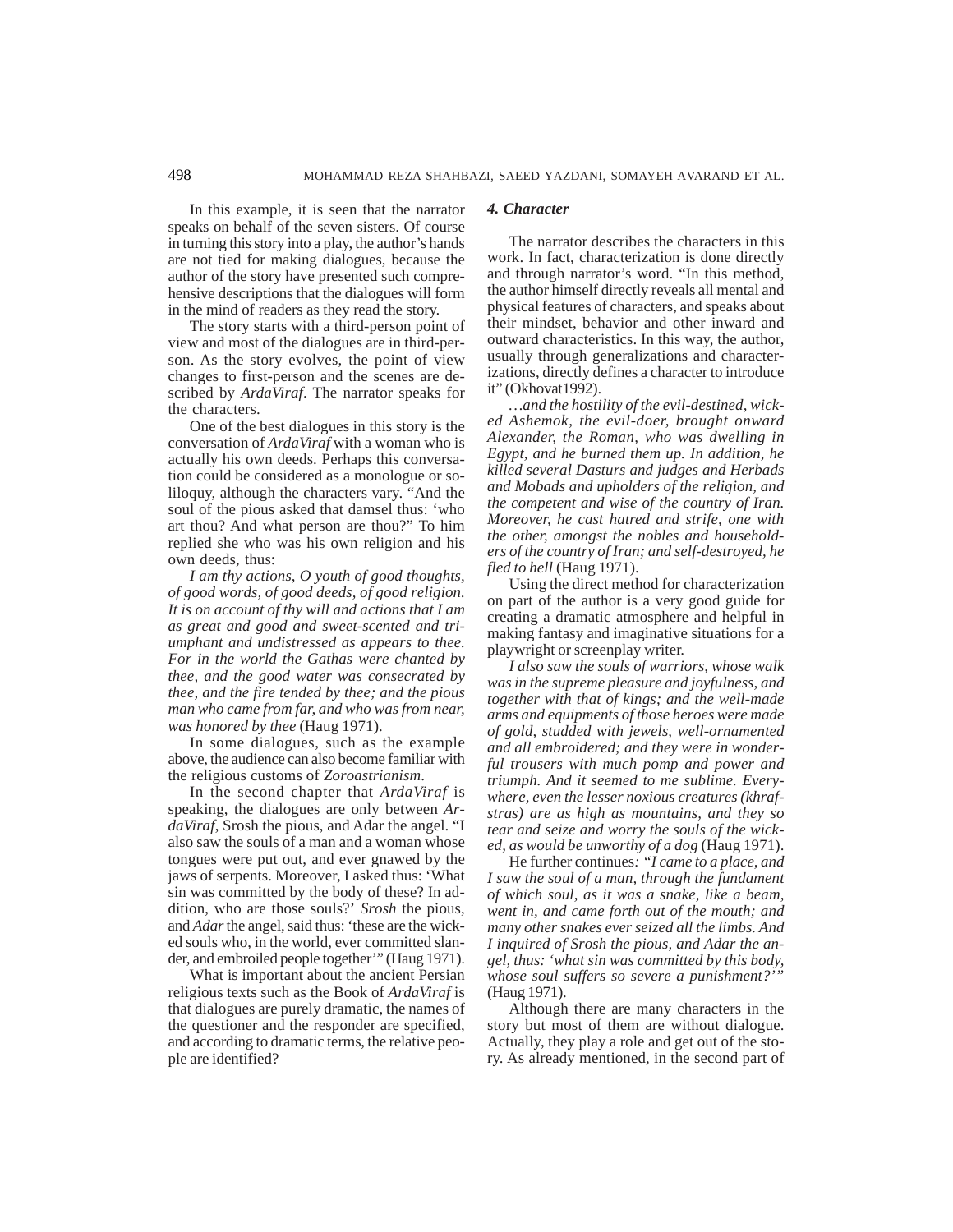the dialogues are only between *ArdaViraf*, *Srosh* the pious, and *Adar* the angel. However, the dialogues are about the different characters that *ArdaViraf* sees in different situations and asks *Srosh* the pious, and *Adar* the angel about them and they answer him.

One of the most remarkable points about characters of the story is character conflict, for instance, beautiful female character in the heaven versus the ugly one in the hell. We could say that by presenting good characters against evil characters, the author had planned to double the impact of his work and make his work easy to understand for everyone, not just for a particular group of people, as the author himself points out at the beginning of the story:

*Until the time when the blessed and immortal Ataropad-iMarspendanwas born; on whose breast, in the tale which is in the Denkard, melted brass was poured. And much law and justice were administered according to different religions and different creeds; and the people of this religion deposited in Shaspigan6 were in doubt. And afterward, there were other magi and Dasturs of the religion; and some of their numbers were loyal and apprehensive. And an assembly of them was summoned in the residence of the victorious Frobag fire; and there were speeches and good ideas, of many kinds, on this subject: that it is necessary for us to seek a means, so that some one of us may go, and bring intelligence from the spirits; that the people who exist in this age shall know whether these Yazishn and Dron and Afrinagan ceremonies, and Nirang prayers, and ablution and purifications which we bring into operation, attain unto God, or unto the demons. And come to the relief of our souls, or not. Afterward also, with the concurrence of the Dasturs of the religion, they called all the people to the residence of the Frobag fire. And from the whole number they set apart seven men who had not the slightest doubt of God and the religion, and whose own thoughts and words and deeds were most orderly and proper.* (Haug 1971)

# *5. Conflict*

 Conflict in the Book of *ArdaViraf* can be divided into the following types:

**·** *Mental Conflict: "*it is when two thoughts clash together" (Mirsadeghi 1997); the conflict of man with himself can be placed in

this category. Based on this definition most conflicts in the Book of *ArdaViraf* are mental, because people, particularly in the hell, are struggling with their deeds and actions."I also saw the soul of a man, the skin of whose head they ever widen out, and with a cruel death they ever kill him. And I asked thus: 'what sin was committed by this body, whose soul suffers such a punishment?' *Srosh* the pious, and *Adar* the angel, said thus: 'This is this soul of that wicked man who, in the world, slew a pious man'" (Haug1971).

- **·** *Emotional Conflict:* "it is when there is a rebellion and revolt that agitates the characters emotions; it is like when someone is sitting silent but is restless inside, suddenly he overflows and causes turnovers and changes; or like passion and ambition of love that creates a lot of changes in characters" (Mirsadeghi1997).The struggle of *ArdaVirafs*' sisters not to accept the responsibility that is placed upon him,is of this kind. However, this conflict is due to the sisters' love for *ArdaViraf*.
- **·** *Physical Conflict:* "It is when two characters are in physical confrontations and resort to violence and physical force" (Mirsadeghi1997).If we define the physical conflict as the effect of internal and external factors (actions, words, deeds, etc.) and their outcomes on body, physical conflicts in the Book of *ArdaViraf* are the very punishments imposed on body in the Hell."These are the souls of those people who, in the world, have been apostates and disbelievers; and men were ever ruined by them, and led away from the laws of virtue to the law of evil; and many religions and improper creeds were made current in the world" (Haug1971).

### *6. Complication and Suspense*

Complication in this story is very simple, tangible1, and used in many cases. It keeps the narrative interesting and makes the audience follow the story.

There is a complication when they are going to choose a man among seven, and when he is going to sleep; but the main complication of the story occurs when the *ArdaViraf* goes from heaven to hell. When his the trip to heaven is over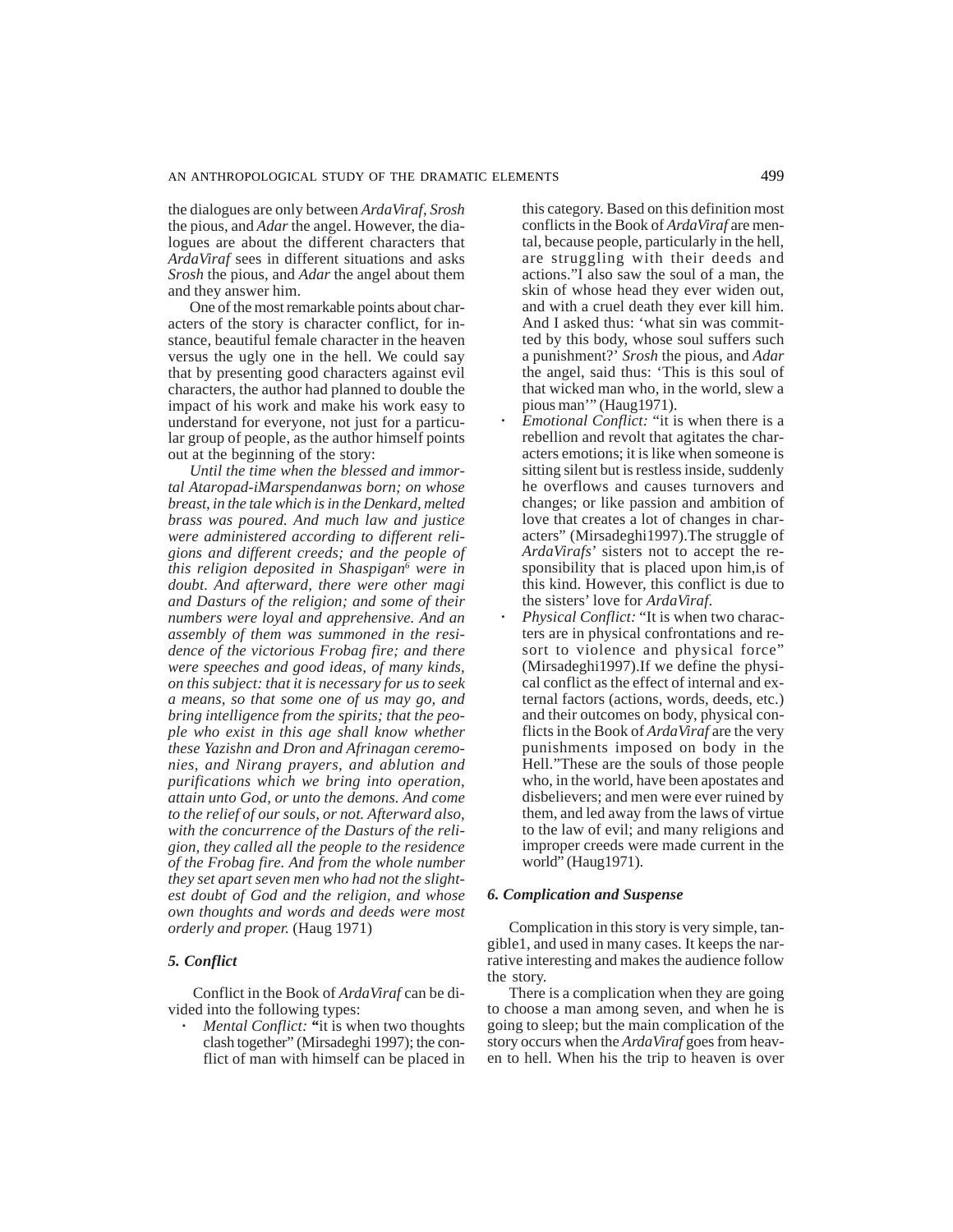and gets back to the *Chinvat* Bridge, there rises the complication, the audience is impatiently looking forward to the next event, the suspense motivates the audience's curiosity make him follow the story to the end.

# *7. Crisis*

*ArdaViraf*'s conflict to accept this responsibility by himself, and finally accepting to do this with a religious test and examination, can be a complication and crisis that resolves when he passes the test honorably. Another crisis is when *ArdaViraf* travels from Heaven to Hell, the audience gasps and is waiting for scenes *ArdaViraf is* going to face.

# *8. Climax*

The protagonist, *ArdaViraf,* has many ups and downs through the story, and there are several rising and falling actions, all of which are simple, tangible and easy to understand. This story doesn't have the complexity of contemporary stories. Although it is not expected from such an old work to have all characteristics of modern fiction, it should be noted that this work is unique in its kind and the story's is very like present fiction in narrative structure.

### *9. Setting*

This story takes place in old times and it begins from Alexander's invasion of Persia. But that's only part of the time used in the story. The main time of events is an abstract time and does not happen in reality. The main story begins when *ArdaViraf* drinking wine, going to sleep and getting up again after seven days. The interesting point is that the author describes the events that happen around *ArdaViraf* while he is sleeping, for example, what his sisters are doing at this time. Then, after seven days that he wakes up, the author changes the whole story with a flash back, even the viewpoint changes from third person to omniscient.

The locations of the story, except for the beginning of it, are all abstract and fantasy. For example: "And the soul of *Viraf* went, from the body, to the *Chinwad* bridge of *Chakat-i-Dai* $tik^7$ , and came back the seventh day, and went into the body" (Haug 1971), or again, "Afterward, the width of that *Chinwad* Bridge became

again nine javelin-lengths. With the assistance of *Srosh* the pious, and Adar the angel, I passed over easily, happily, courageously, and triumphantly, on the *Chinwad* Bridge …" (Haug1971).

The main locations of the story are Heaven and Hell. Heaven is comprised of seven positions. (1) Position of Stars, (2) Position of Moon, (3)Position of Sun, (4) Position of *Garotman* (5) Position of *AmeshaSpenta*, (6) Position of special servants (7) Position of *Ahura*.

Each of these position belongs to different and certain people. The author has ranked goodness in this way. The more humans have Good Thoughts, Good Words, and Good Deeds, the better and higher their position is. Unlike Heaven, Hell is uniform and has no special divisions; only punishments, depending on wickedness of deeds, become severe or week. Hell is a dark frightening place, perhaps, it is the *Asfal al-safel* in (the lowest of the low) where are the entire wicked are.

*And when I went farther, I also saw the greedy jaws of hell, like the most frightful pit, descending in a very narrow and fearful place; in darkness so gloomy that it is necessary to hold by the hand; and in such stench that every one whose nose inhales that air will struggle and stagger and fall; on account of such close confinement no one's existence is possible; and everyone thinks thus: 'I am alone'; and when three days and nights have elapsed he says thus: 'The nine thousand years are completed, and they will not release me!*' (Haug1971).

As the text says, hell is located in the north and it is the place of demons, devil and evildoers. "Afterward, a stinking cold wind comes to meet him. So it seemed to that soul as if it came forth from the northern quarter, from the quarter of the demons, a more stinking wind than which he had not perceived in the world" (Haug 1971).

By presenting heaven and hell in contrast to each other and dividing Heaven in several parts and leaving Hell uniform, the author may have intended to show the effects of good and evil on the after death fate more tangible for the audience and tried to make him think more deeply.

Providing such fictitious and fantasy places and things in an ancient work is wonderful, and it suggests the strong imagination of the author, which is a surprise. It is not far from reality if we say this work could be a good example for creating fantasy stories, animations, movies, and plays.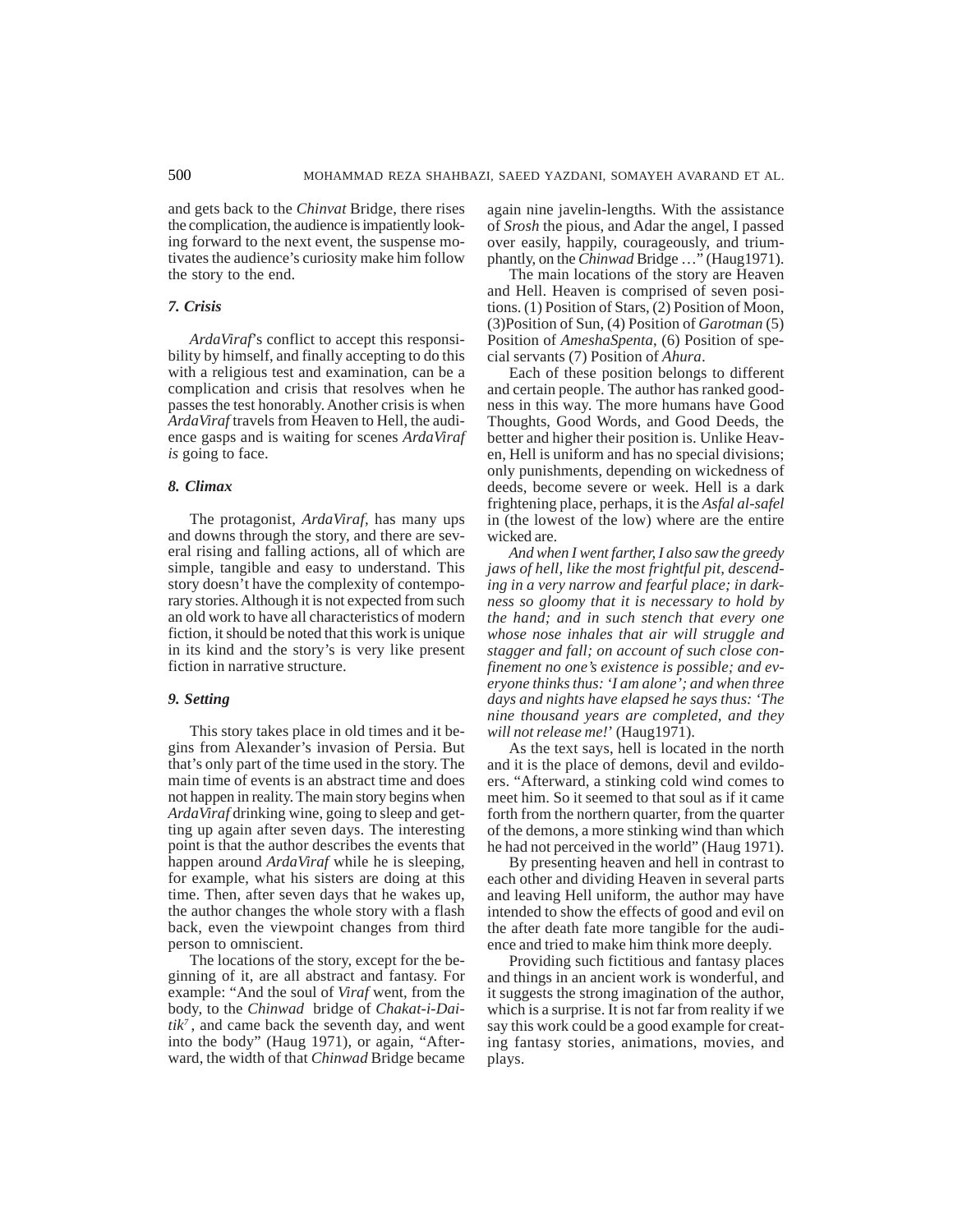### **CONCLUSION**

Ancient Persian literary works support the Iranian rich culture, paying attention to which can affect the growth and promotion of present Persian literary level.

The researches and their results indicate that the Book of *ArdaViraf* can provide great content for plays. This book is very significant in terms of dramatic features and elements.

Although the author describes the characters in this book directly and by narrator, but the descriptions are so clear and complete that the reader can read and imagine all the scenes and characters. Even though the dialogues are simple and bookish in tone, by reading the story, the reader can easily connect with the characters and even guess their position.

Complications and suspense are all simple and tangible. Time and place in this book are absolutely fantastic and abstract. This is one of the most beautiful and attractive aspects of the Book of *ArdaViraf* because it is directly related to the reader's imagination. This quality of the book engages the reader's imagination and makes him follow the story. The book is a good model for fiction writers and playwrights in fantasy genre. The Book of *ArdaViraf* is one of the strongest and most beautiful works remained from ancient Persia, so that the scholars believe Dante have benefited from the book in creation of *Divine Comedy*.

This book, along with its coherent narrative and dramatic structure, is rich in information about Zoroastrian religious customs and beliefs regarding the afterlife, and is full of religious symbols and ideals of that time.

### **RECOMMENDATIONS**

Since the ancient texts of each country by historical background represent the thoughts and opinions of their people, and since the social and cultural life of those people has been featured in these classic works, a better understanding and introducing them, along with a behavioral acknowledgment, can serve as a good source for an anthropologic drama. Therefore, the book of *ArdaViraf*, by its semantic enrichment should be a source for researchers and scholars of anthropology, art and literature in order to reach a better understanding of the people's conditions and behaviors through its creation time that can help to achieve better relationship between the elements of literature, art and anthropology.

### **NOTES**

- *1 Gathas of Zarathustra*: The oldest part of the *Avesta.*
- 2 *A mobed* or *mobad* is a *Zoroastri an* cleric of a particular rank. *Mobed-e Mobedan* or *Mobedan-Mobed* is a *Zoroastrian* cleric of highest rank in Sassanid era.
- 3 *Ahura Mazda* (also known as *Ohrmazd, Ahuramazda, Hourmazd, Hormazd, and Hurmuz*, Lord or simply as spirit) is the name of God in Zoroastrianism.
- *4 Ahriman* or *AngraMainyu* is the *Avestan*-language name of *Zoroastrianism*'s hypostasis of the "destructive spirit." The Middle Persian equivalent is *Ahriman*. *Ahriman* is evil and tries to destroy the good but as it is vile and vulgar and Mazda is aware of all things, so finally in the end, *Ahriman* will be destroyed and *Hourmazd* will defeat him and the world will be all in good.
- *5 Ahura Mazda*
- 6 Shaspigan, was a treasure. It is said that the words *Shayegan* and *Shahjan* are derived from it.
- *7 Chakat-i-Daitik*, is the name of a mountain that the *Chinwadbridge* starts from there.

### **REFERENCES**

- Abdolahian H 1999. *Character and Characterization in Contemporary Fiction*. 1st Edition. Tehran: Amirkabir Publication.
- Abrams MH 1999. *A Glossary of Literary Terms*. 7th Edition. New York: Heinle and Heinle.
- Bahar M1999. *A Survey on Iranian Mythology*. 3rd Edition. Tehran: Agah Press.
- Bahar MT 1970. *Stylistics or Evolution History of Persian Prose.* Tehran: Amir Kabir Publications, Parastoo Book.
- Brockett OG 1997. *History of the Theater* (Trans. H Azady). Tehran: Morvarid Publication.
- Dad S 2006. *Dictionary of Literary Terms*. Tehran: Morvarid Publications.
- Daghighian S 1992*. The Origin of Characterization in Literature.* Tehran: Shirin Dokht Daghighian
- Ghaderi N 2001. *The Anatomy and Structure of Drama*. 1st Edition. Tehran: Ketab-E Neyestan Publications.
- Hanif M 2005. *Shahnameh Dramatic Features*. Studies and Program Assessing Center. Tehran: Soroush Publications and Research.
- Haug M 1971. *The Book of Arda Viraf*: *The Pahlavi Text Prepared by Destur Hoshangji Jamaspji Asa.* Tehran: Government Central Book Depot.
- Hejazi B 2015. *Mythological and Mystic Literature*. Tehran: Tehran University Publication.
- Mahjoor P, Farhad N 2002. *A Survey on the Constructing Elements of Dramatic Expression in Khosrow and Shirin of Nizami*, Art Instructor, No. 2, First Period.